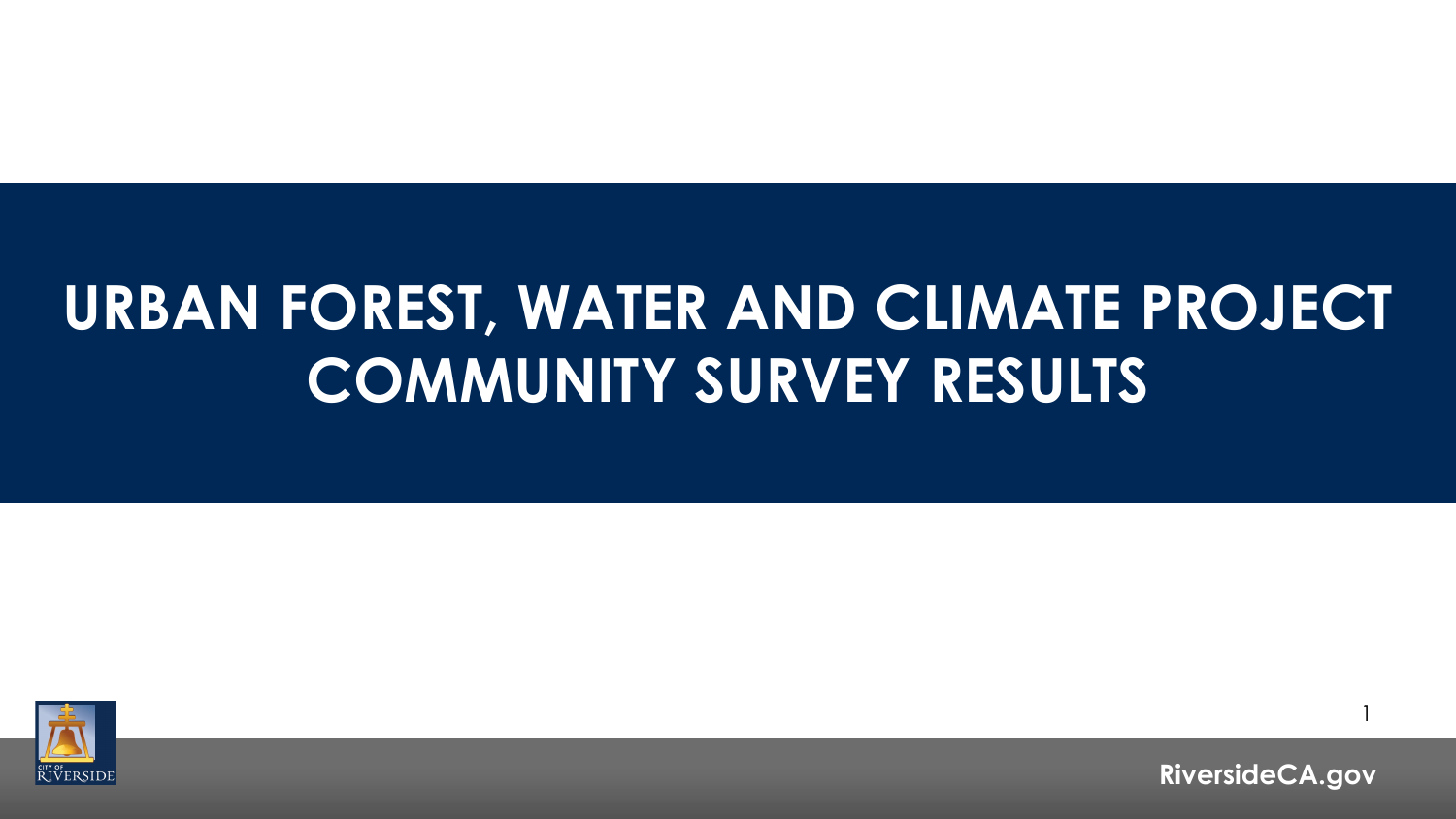## **Q1: How long have you resided in Riverside?**

| <b>Answer Choices</b> |          | <b>Responses</b> |
|-----------------------|----------|------------------|
| $ 0-5$ years          | 19.48%   | 45               |
| 5-10 years            | 12.12%   | 28               |
| $ 10-15$ years        | 4.76%    |                  |
| $15+$                 | 63.64%   | 147              |
|                       | Answered | 23 <sup>2</sup>  |
|                       | Skipped  |                  |





2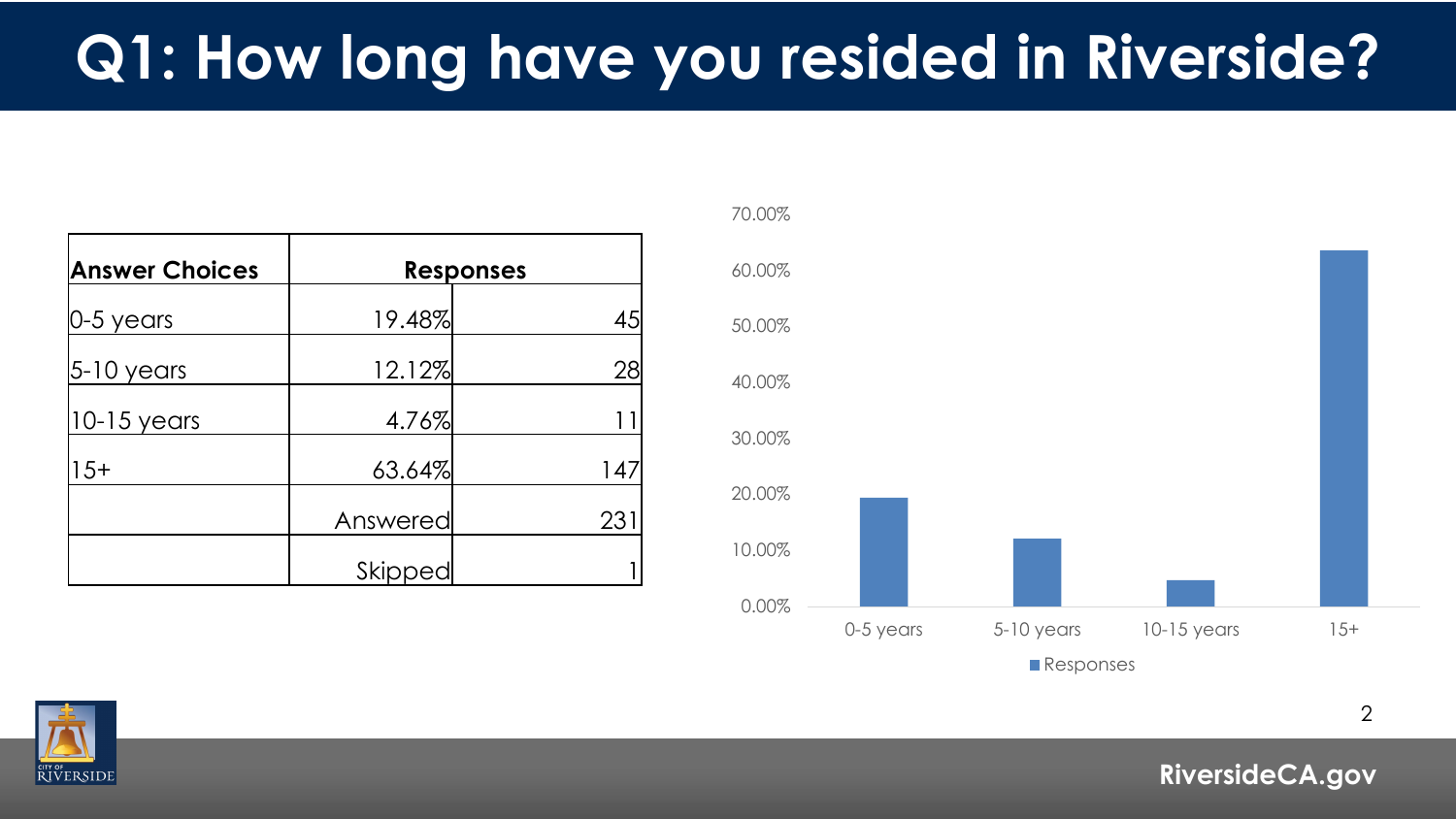## **Q2: What Ward do you live in?**

| <b>Answer Choices</b> | <b>Responses</b> |     |
|-----------------------|------------------|-----|
| Ward 1                | 21.83%           | 5C  |
| Ward 2                | 9.17%            | 21  |
| Ward 3                | 15.72%           | 36  |
| Ward 4                | 7.86%            | 18  |
| Ward 5                | 6.11%            | 14  |
| Ward 6                | 2.62%            |     |
| Ward 7                | 1.31%            |     |
| Not sure              | 35.37%           | 81  |
|                       | Answered         | 229 |
|                       | Skipped          |     |



RIVERSIDE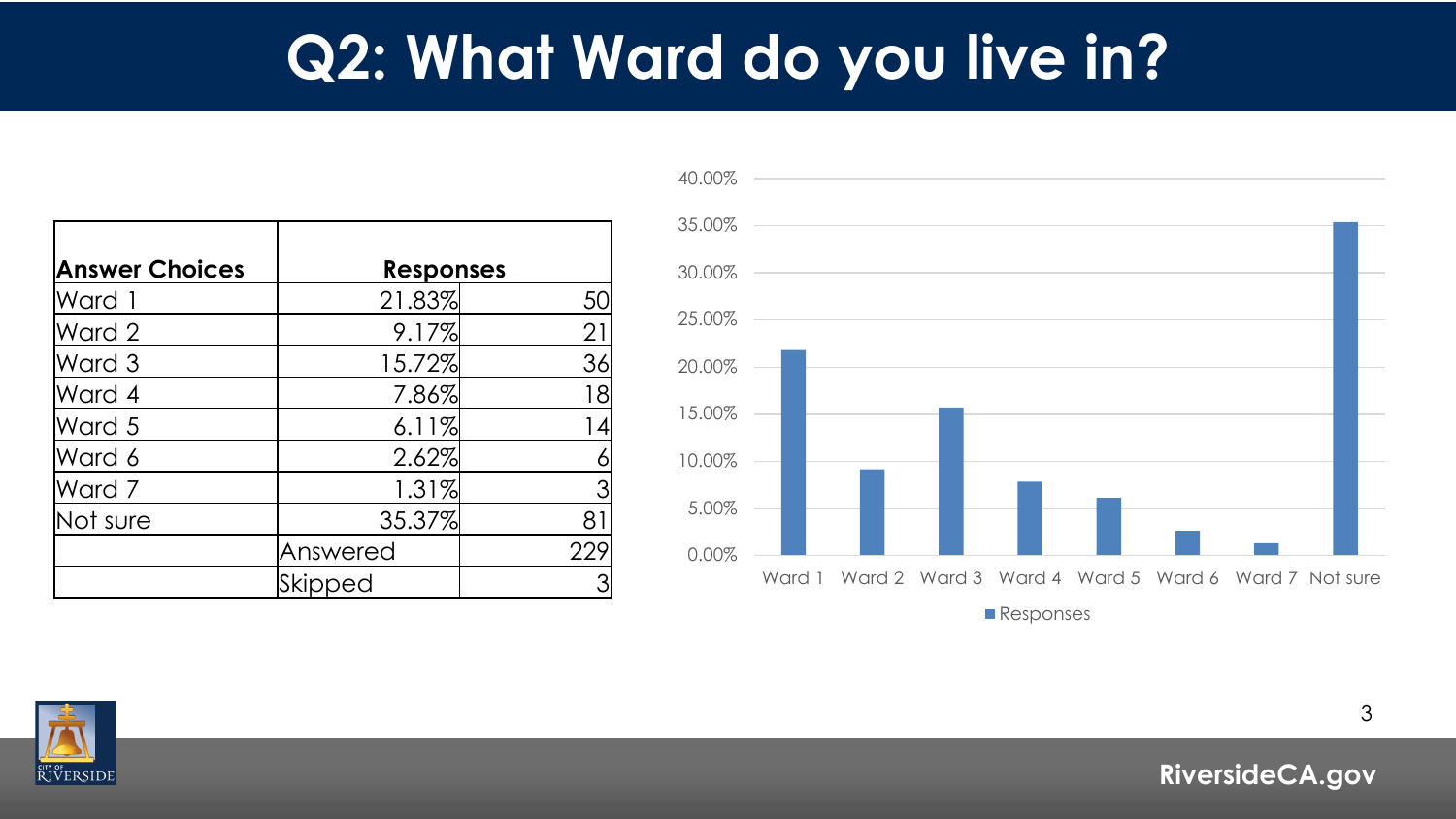## **Q3: Did you attend the City Urban Forest, Water and Climate workshop on January 26, 2022?**



**Responses** 



**RiversideCA.gov**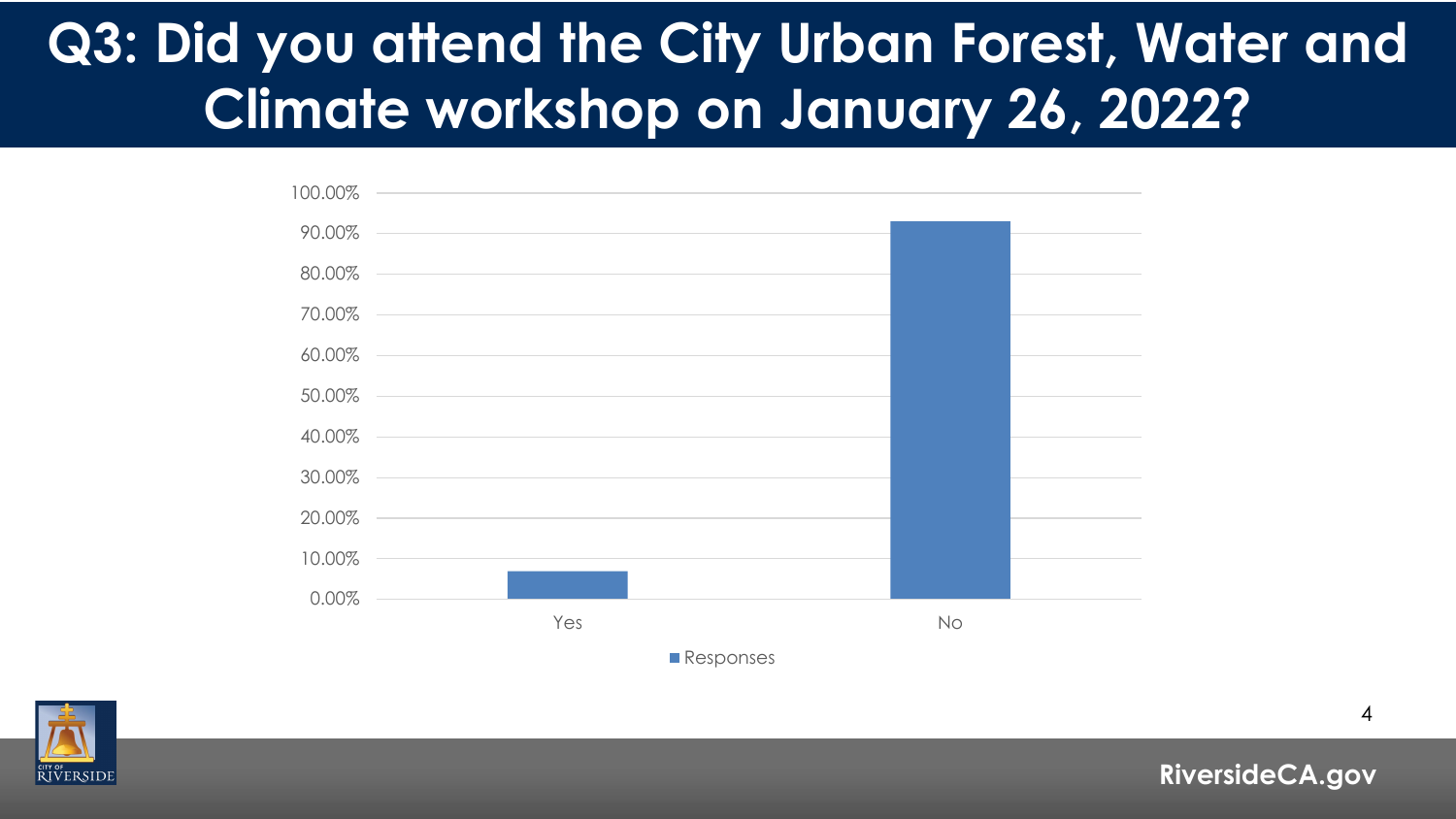## **Q4: What is your biggest concern regarding water?**



**Responses** 

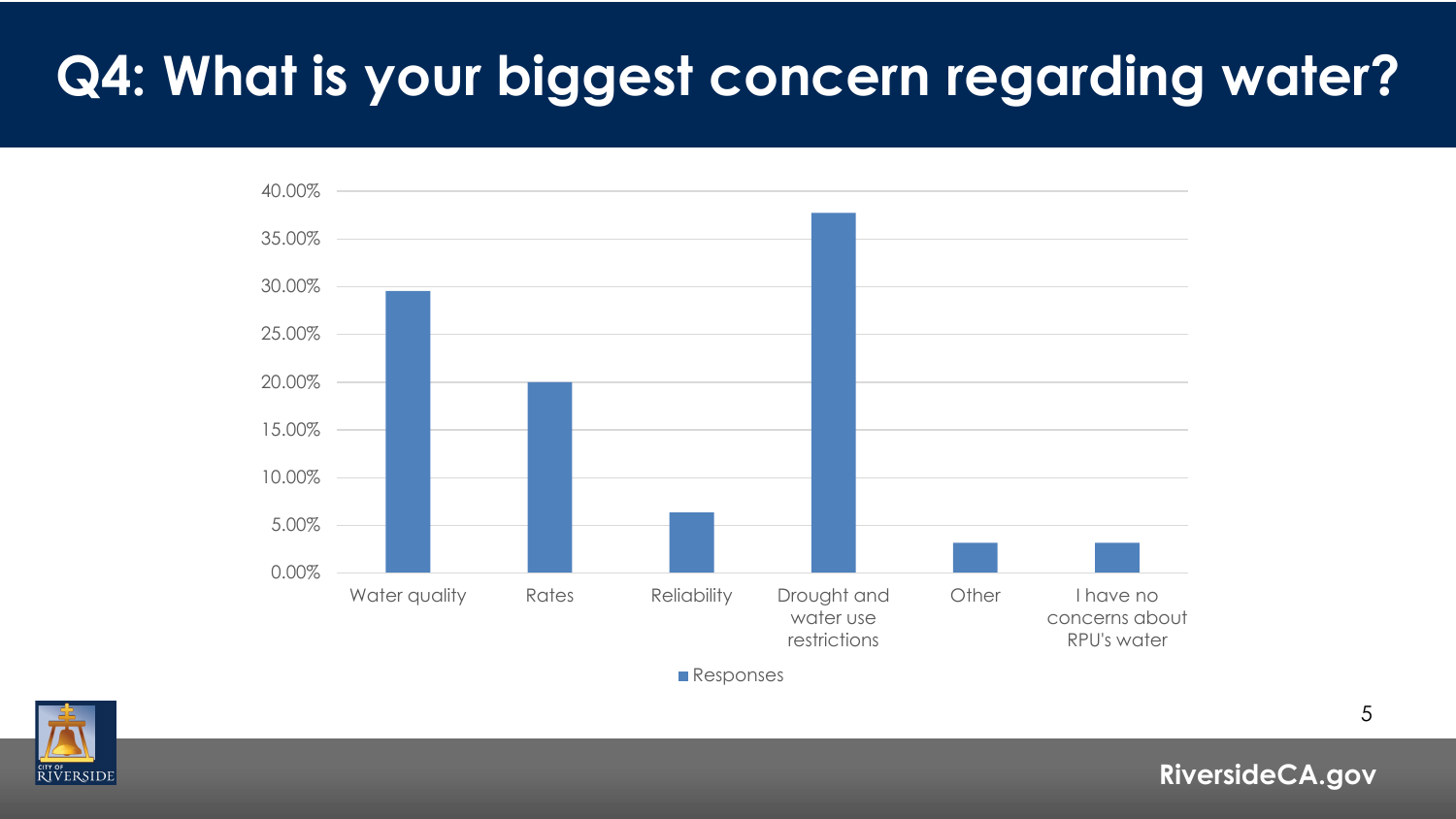## **Q5: How did the most recent drought impact you on scale of 1 to 5, with 1 = Not at all and 5 = A lot?**

| <b>Scale</b>                   | <b>Responses</b> |     |
|--------------------------------|------------------|-----|
|                                |                  |     |
| Not at all                     |                  |     |
| *Scale measured at $0-20 = 1$  | 38.07%           | 83  |
| Very little                    |                  |     |
| *Scale measured at $21-40=2$   | 16.06%           | 35  |
| Somewhat                       |                  |     |
| *Scale measured at $41-60=3$   | 22.48%           | 49  |
| Moderately                     |                  |     |
| *Scale measured at 61-80 = $4$ | 11.01%           | 24  |
| A lot                          |                  |     |
| *Scale measured at 81-100 = 5  | 12.39%           | 27  |
|                                |                  |     |
|                                | Answered         | 218 |
|                                |                  |     |
|                                | Skipped          | 14  |

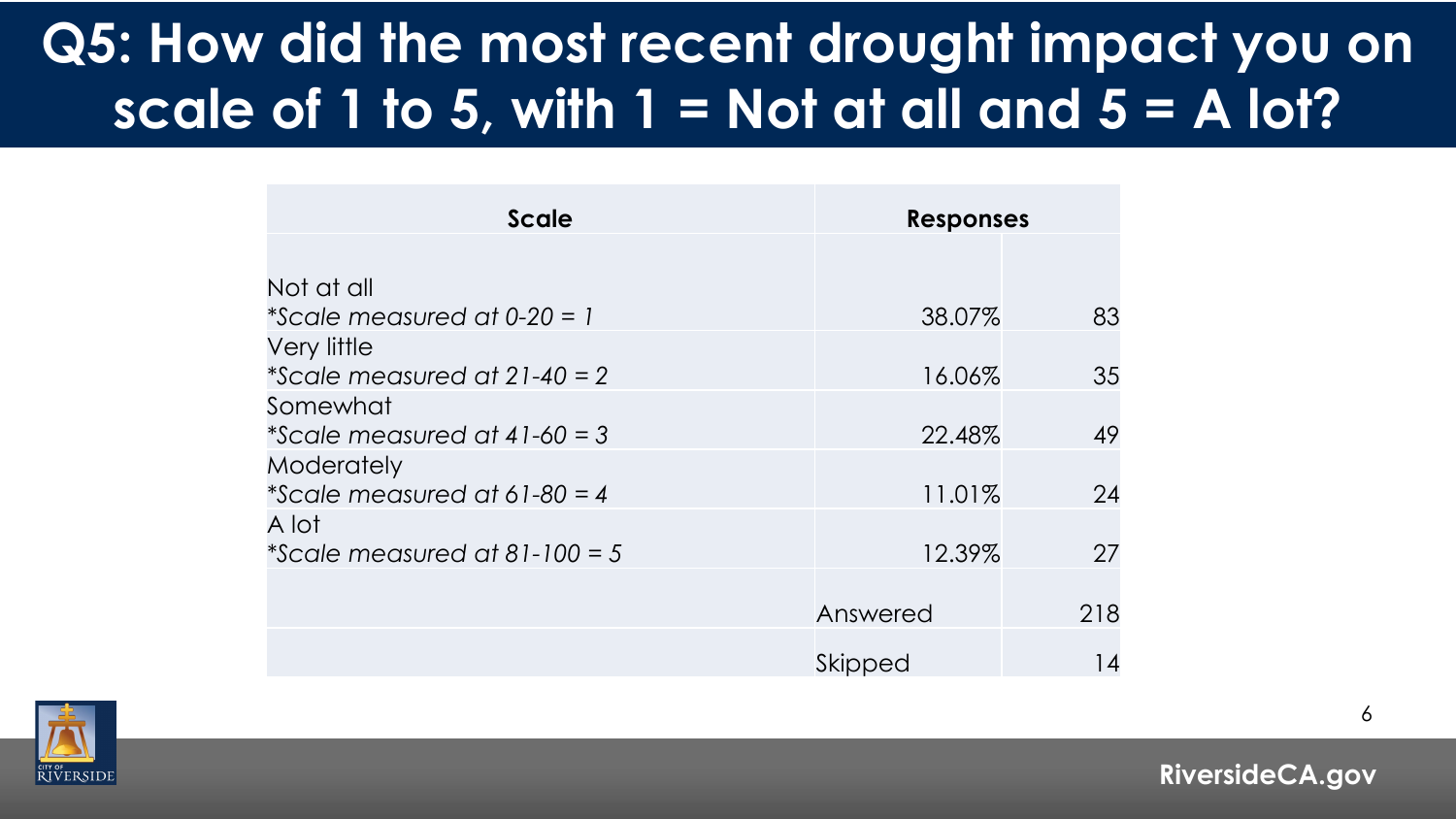## **Q6: How did you prioritize your outdoor water use during the past drought's mandatory cutbacks?**

| <b>Answer Choices</b>                          | Responses |                          |
|------------------------------------------------|-----------|--------------------------|
| Watered landscape, but only<br>on allowed days | 66.36%    | 144                      |
| Watered only trees                             | 15.21%    | 33                       |
| Stopped watering entirely                      | 18.43%    | 40                       |
|                                                | Answered  | 217                      |
|                                                | Skipped   | $\overline{\phantom{a}}$ |



**Responses** 

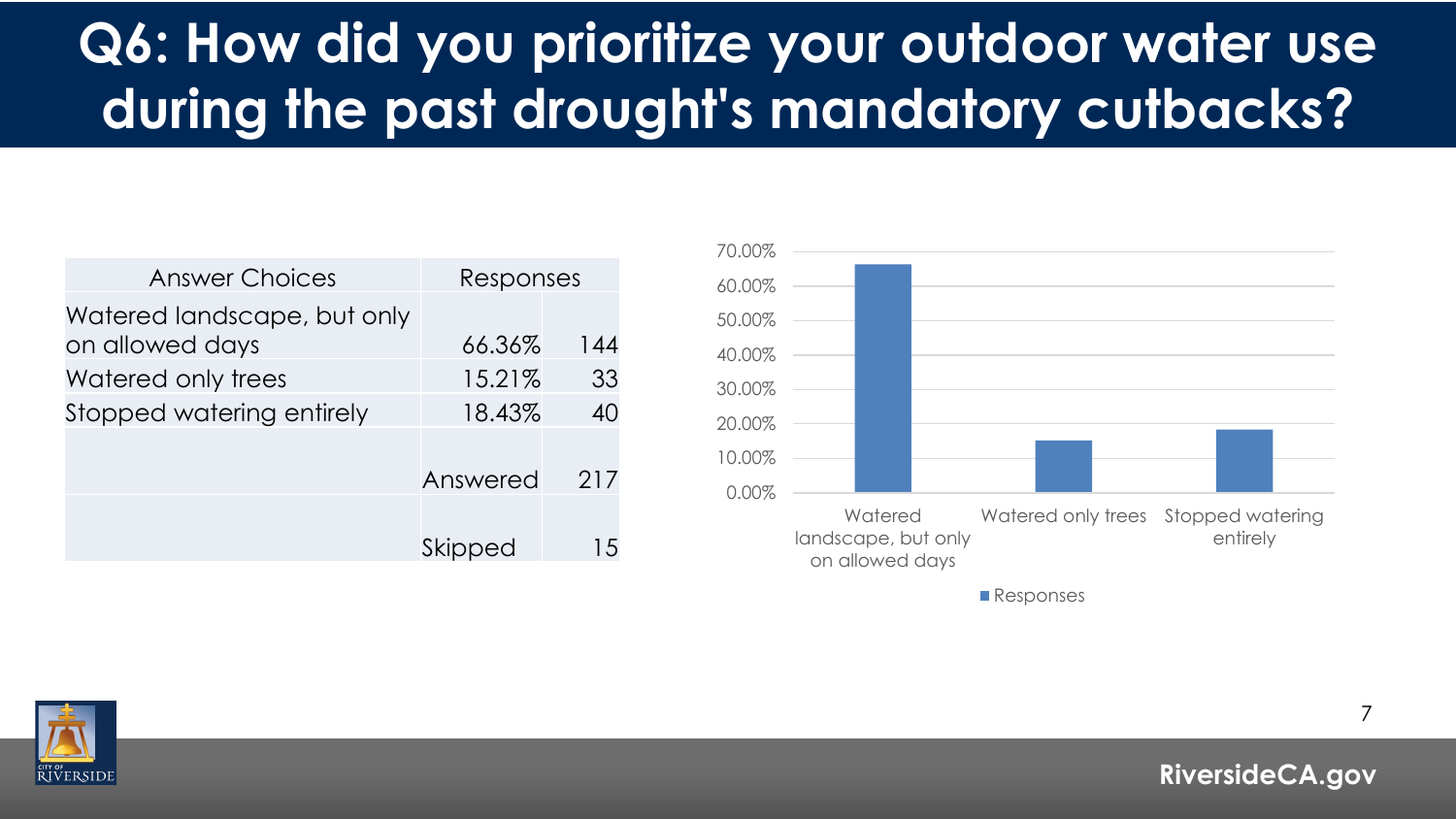## **Q7: With its limited water sources, how would you like the City to prioritize water use on City-managed properties??**

| 80.00% |                               |                  |                        |                                                                                       |  |
|--------|-------------------------------|------------------|------------------------|---------------------------------------------------------------------------------------|--|
| 70.00% |                               |                  |                        |                                                                                       |  |
| 60.00% |                               |                  |                        |                                                                                       |  |
| 50.00% |                               |                  |                        |                                                                                       |  |
| 40.00% |                               |                  |                        |                                                                                       |  |
| 30.00% |                               |                  |                        |                                                                                       |  |
| 20.00% |                               |                  |                        |                                                                                       |  |
| 10.00% |                               |                  |                        |                                                                                       |  |
| 0.00%  |                               |                  |                        |                                                                                       |  |
|        | Keep properties looking green | Water only trees | Minimize water on turf | Maximize use of non-potable<br>sources (ex. stormwater,<br>graywater, recycled water) |  |

**Responses** 

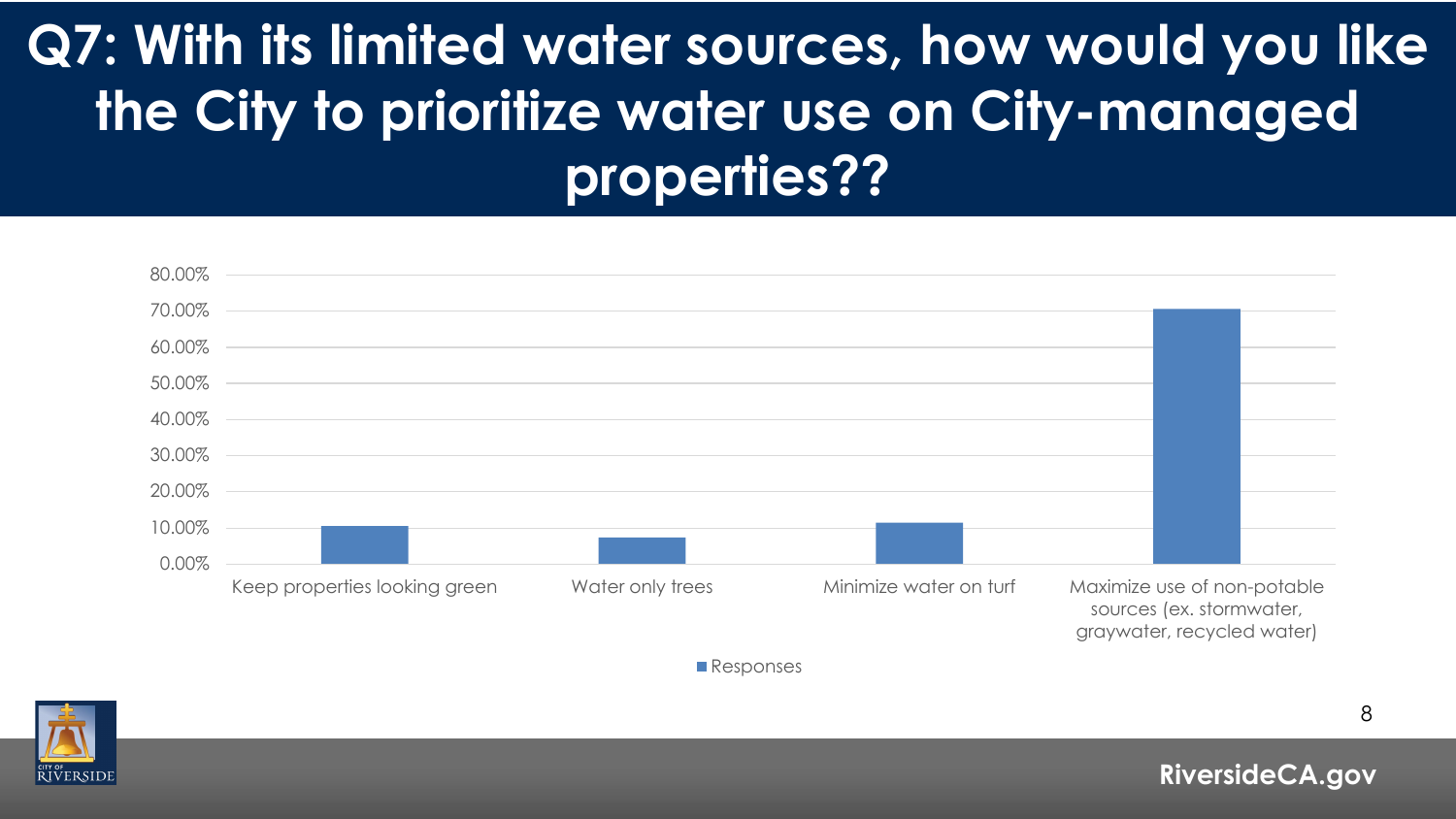## **Q8: Please select the three (3) most important benefits of trees.**

| <b>Answer Choices</b>                                             | <b>Responses</b> |     |
|-------------------------------------------------------------------|------------------|-----|
| Improving air quality by absorbing pollution and producing oxygen | 81.69%           | 174 |
| Reducing climate impact by storing carbon                         | 39.91%           | 85  |
| Aesthetics (appearance)                                           | 17.84%           | 38  |
| Reducing noise                                                    | $6.57\%$         | 14  |
| Improving the community and property values                       | 16.43%           | 35  |
| Providing wildlife habitat                                        | 46.95%           | 100 |
| Reducing energy use and lowering electric bills                   | 26.76%           | 57  |
| Improving water quality by reducing erosion and runoff            | 18.31%           | 39  |
| Providing shade                                                   | 38.97%           | 83  |
| Improving human health                                            | 21.13%           | 45  |
| Trees do not provide any benefits                                 | 0.47%            |     |
|                                                                   | Answered         | 213 |
|                                                                   | Skipped          | 19  |

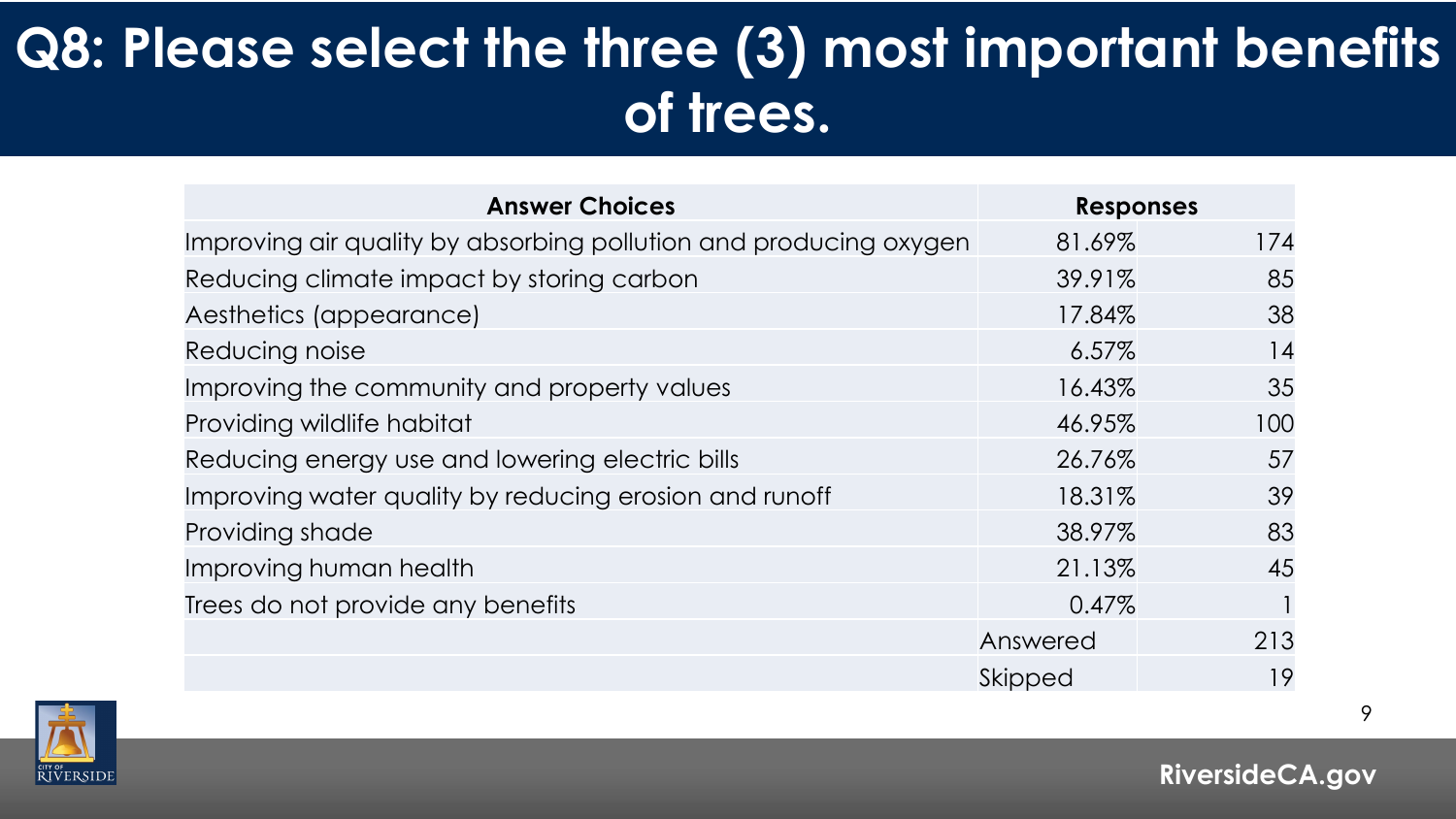**Q9: Trees are considered green infrastructure. How important are trees compared to other infrastructure in the City (such as sidewalks, streets, sewer, water lines, electrical service, streetlights, etc.)?**

| <b>Answer Choices</b> | <b>Responses</b> |     |
|-----------------------|------------------|-----|
| More Important        | 22.54%           | 48  |
| Equally Important     | 60.09%           | 128 |
| Almost as Important   | 13.15%           | 28  |
| Not as important      | 4.23%            | 9   |
|                       | Answered         | 213 |
|                       | Skipped          | 19  |

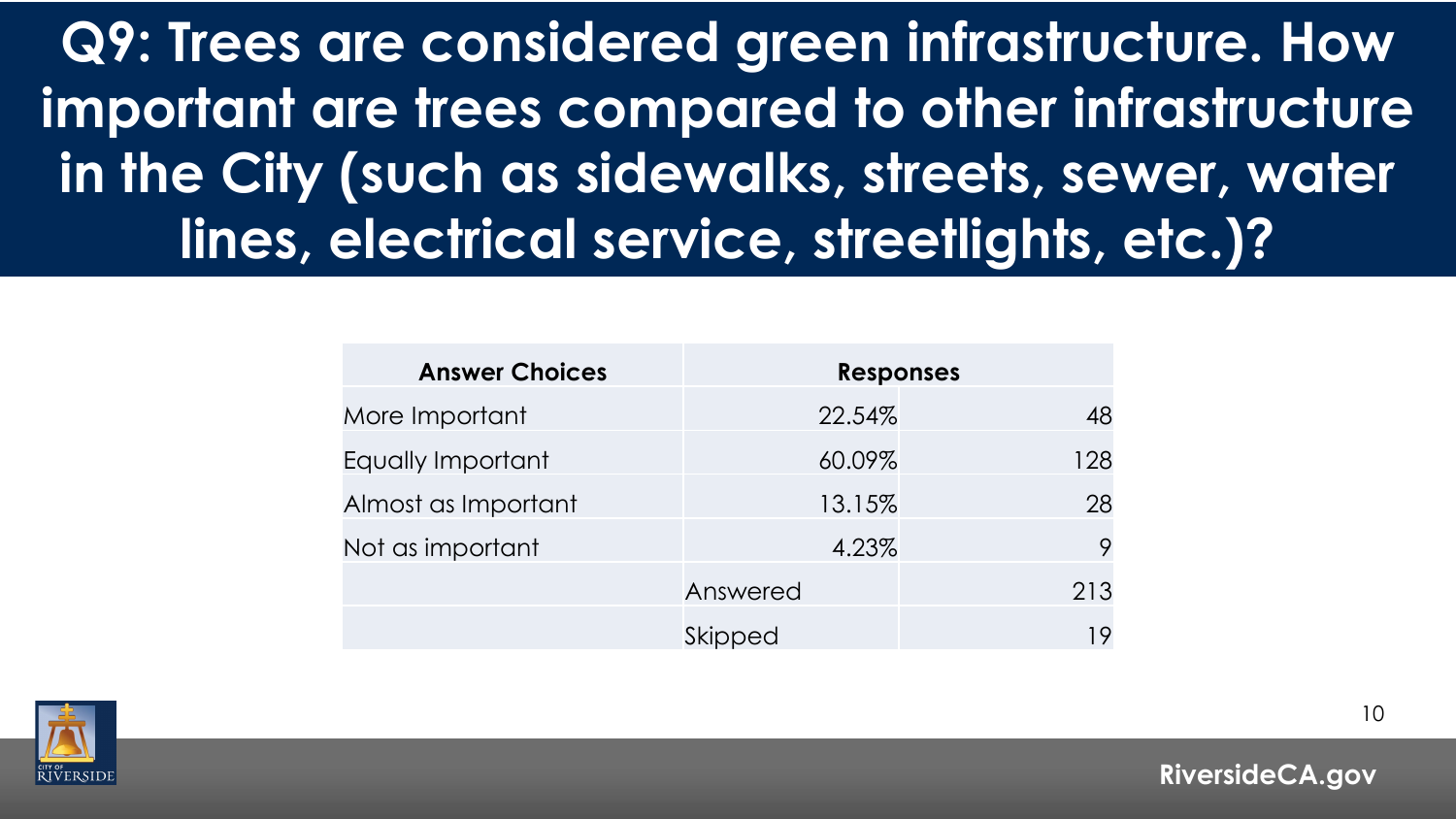## **Q10: Please select the three (3) most significant threats facing trees in your neighborhood or in the City.**

| <b>Answer Choices</b>                                                       |          | <b>Responses</b> |
|-----------------------------------------------------------------------------|----------|------------------|
| Drought                                                                     | 56.13%   | 119              |
| Insect pests and disease                                                    | 36.79%   | 78               |
| Development/land use change (e.g., injury or<br>removal during development) | 43.87%   | 93               |
| Lack of care and/or investment in the urban<br>forest                       | 63.68%   | 135              |
| Harsh urban growing environment                                             | 18.87%   | 40               |
| Incorrect pruning practices                                                 | 27.83%   | 59               |
| Vandalism                                                                   | 4.72%    | 10               |
| Lack of planting                                                            | 25.47%   | 54               |
| Trees do not face any threats                                               | 3.30%    | 7                |
| Other (please specify)                                                      | 8.49%    | 18               |
|                                                                             | Answered | 212              |
|                                                                             | Skipped  | 20               |



**RiversideCA.gov**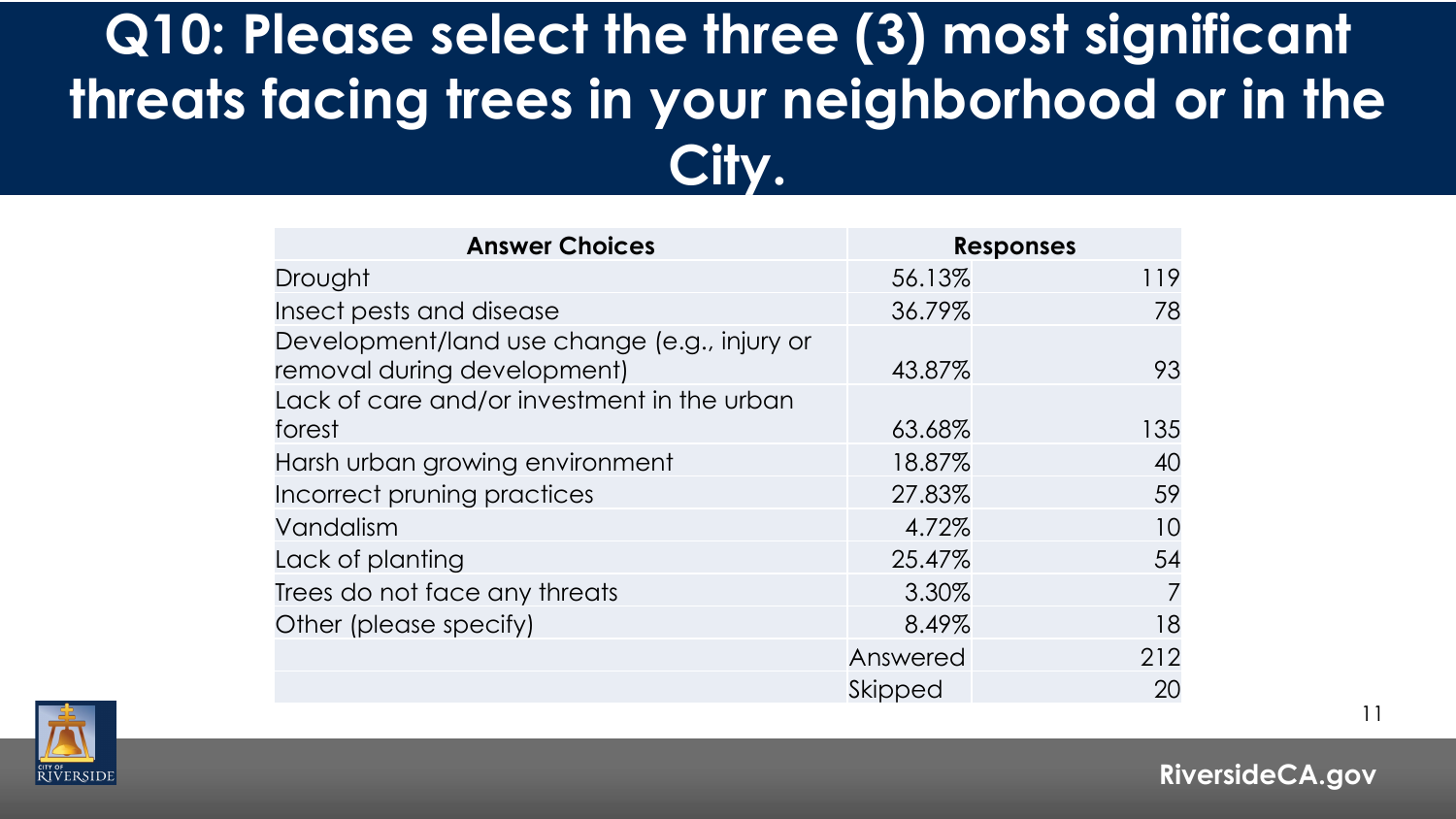# **Q10: (Continued)**

#### **Other (please specify)**

Block beautiful views and strategic planting techniques weren't practiced

The wrong types of trees being planted in developments that end up destroying property and water lines and having to be removed

Not based as food source

infrequent and improper pruning of City trees

More trees need to be plated in newly developed commercial areas (warehouses)

Older tress lifting sidewalks, damaging driveways

Few California Native trees

concrete jungles/warehouses/building on rural land

Lack of resources to care for trees that are not owned by the city.

high winds

Wind damage, which has recently taken down multiple trees and caused property damage

50 ft city pine tree, worry it will blow down on mine or neighbors house

The city does not maintain their trees. Need to trim all annually.

Root rot/fungus on very old trees

**Gophers** 

Residents don't plant enough trees!

Non-native trees aren't adapted to our rainfall.

being removed because of damage to hardscape

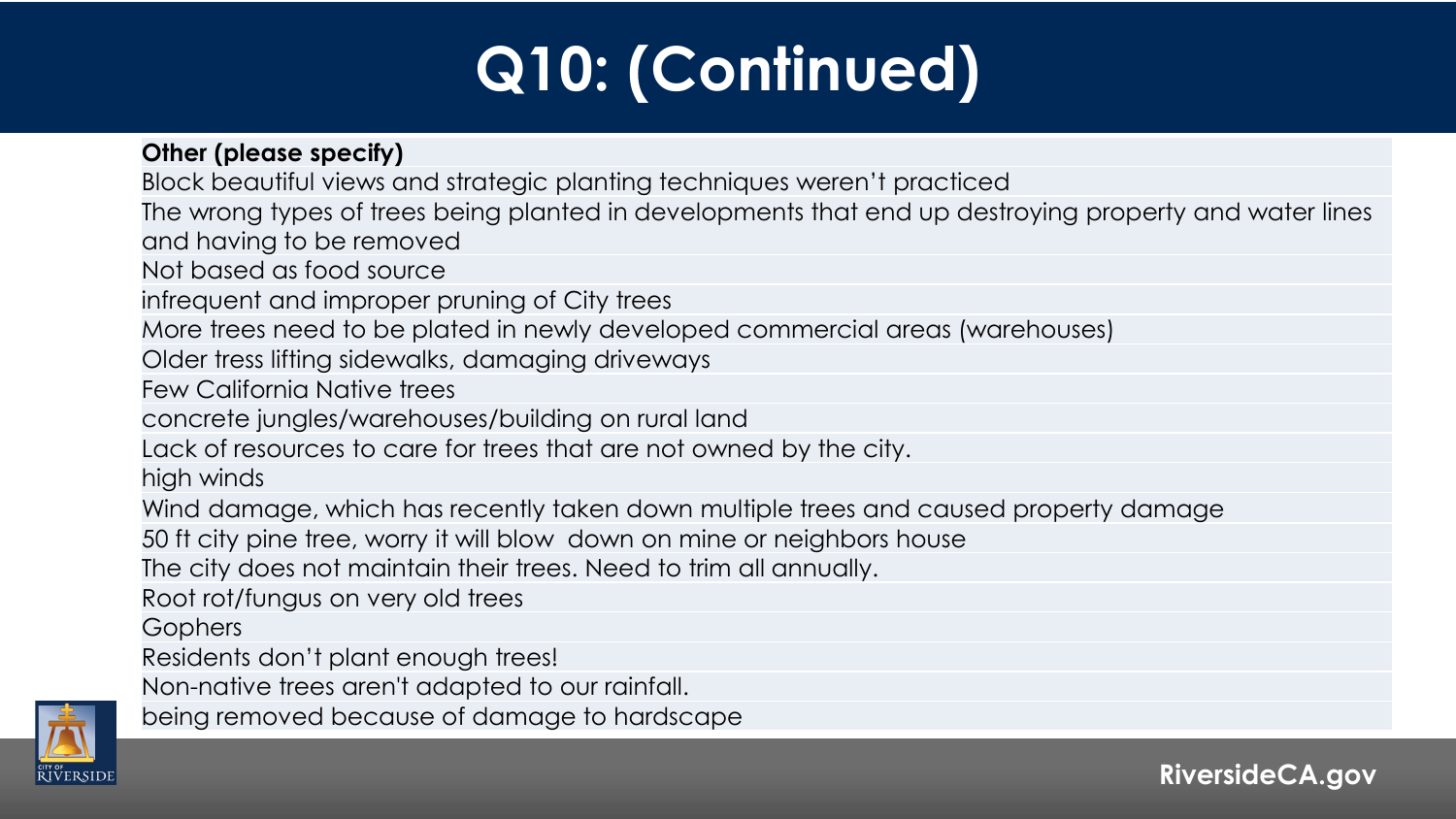## **Q11: Please select the three (3) most significant problems caused by trees in your neighborhood.**

| <b>Answer Choices</b>                                   | <b>Responses</b> |     |
|---------------------------------------------------------|------------------|-----|
| Sidewalk cracking and displacement                      | 46.48%           | 99  |
|                                                         |                  |     |
| Obstructing traffic, sidewalks, signs, or street-lights | 14.55%           | 31  |
| Tree and limb failures                                  | 26.76%           | 57  |
| Tree roots and underground pipe problems or with        |                  |     |
| power lines                                             | 29.58%           | 63  |
| <b>Blocked views</b>                                    | 5.16%            | 11  |
| Water requirements                                      | 10.33%           | 22  |
| Litter, leaves, and fruits – clean up                   | 33.80%           | 72  |
| Pollen allergies                                        | 7.98%            | 17  |
| Cost to maintain and/or remove                          | 15.02%           | 32  |
| Trees do not cause any problems                         | 32.86%           | 70  |
| Other (please specify)                                  | 6.57%            | 14  |
|                                                         | Answered         | 213 |
|                                                         | Skipped          | 19  |

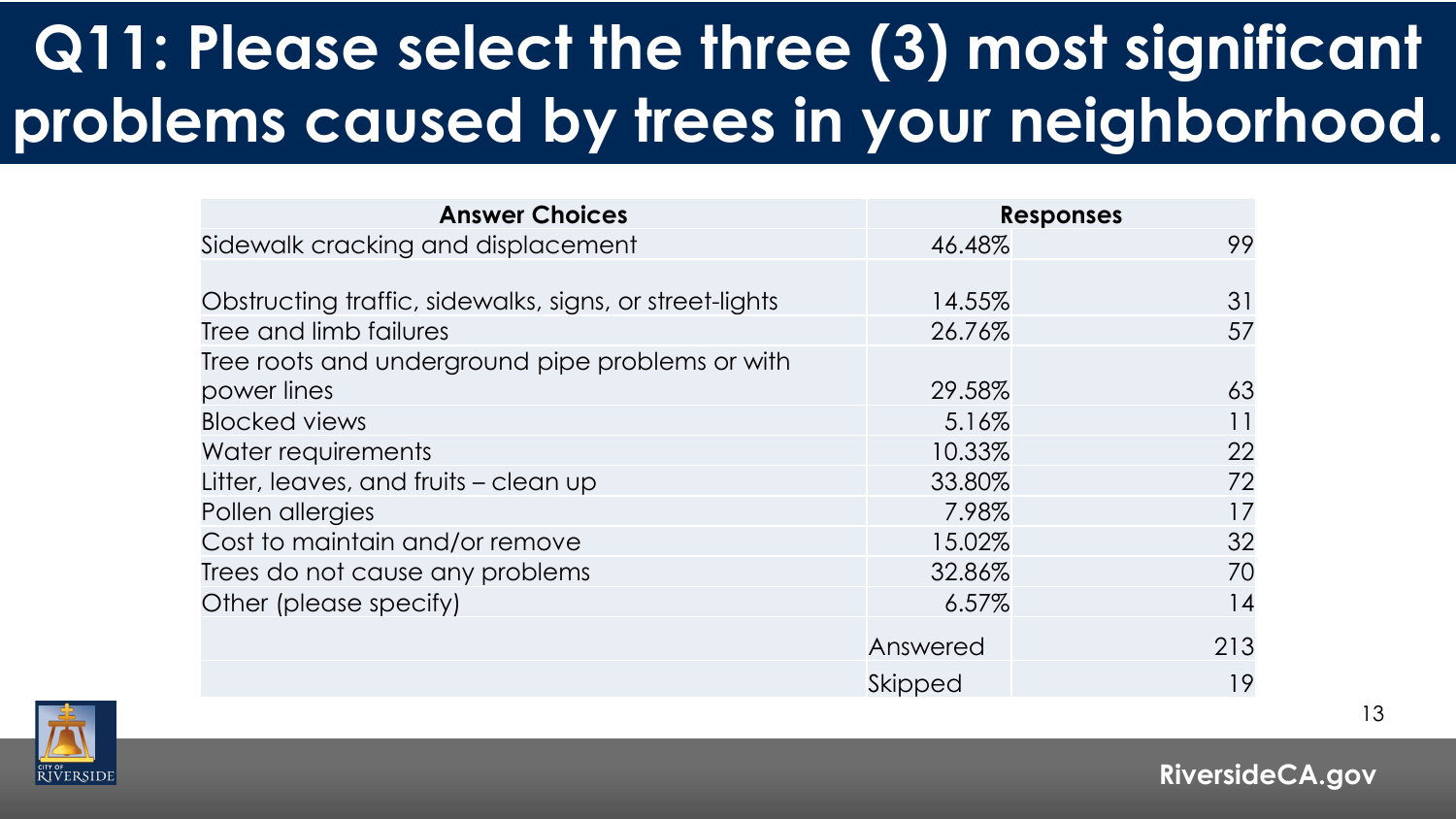# **Q11: (Continued)**

#### **Other (please specify)**

None

Too infrequent sweet sweeping of debris from City trees even though we are still paying for a 2 X/month service through our property taxes

Windy day a heavy branch of leaves fell down and hit car I was a passenger in

I love trees

Curb and gutter(and street) cracking and displacement

too many pine trees. They are too large for urban environments

Acorn trees leave a huge mess on our sidewalks & streets. Being more mindful of what kind of trees that the city plants is important.

need City's help in regularly trimming palm fronds

palm fronds cause damage and the city does not do as good a job pruning and maintaining them as they did in the past

Lack of city maintenance. Incorrect maintenance. Not replacing after removal.

If people plant trees in the wrong spots, there can be trouble. But trees don't cause the problem.

The city doesn't maintain their trees

City trimming every 5 years is unacceptable. Needs to be every year.

Uproot fencing/homes

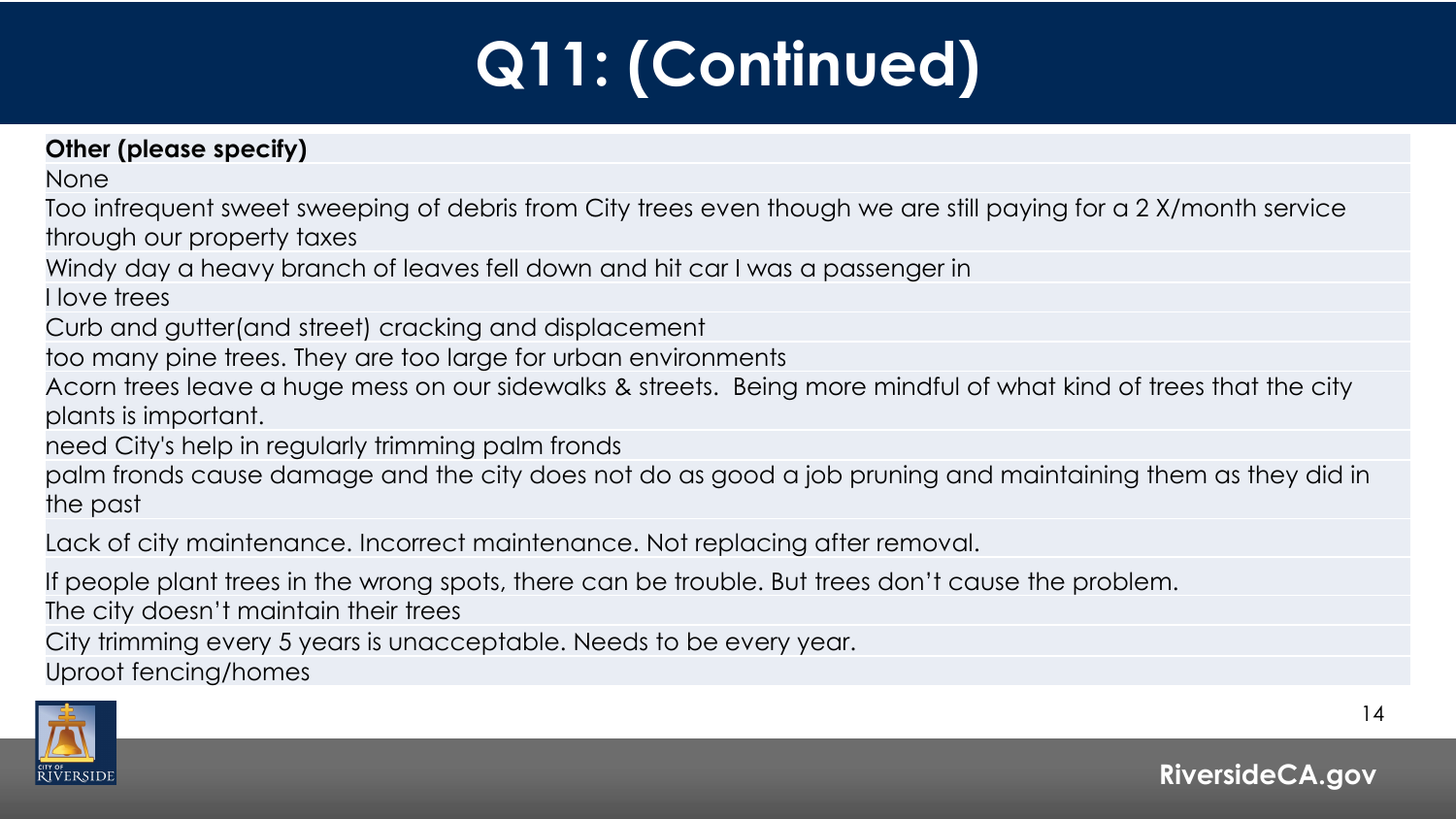## **Q12: Please identify how much you think climate change threatens your personal health, safety and quality of life?**



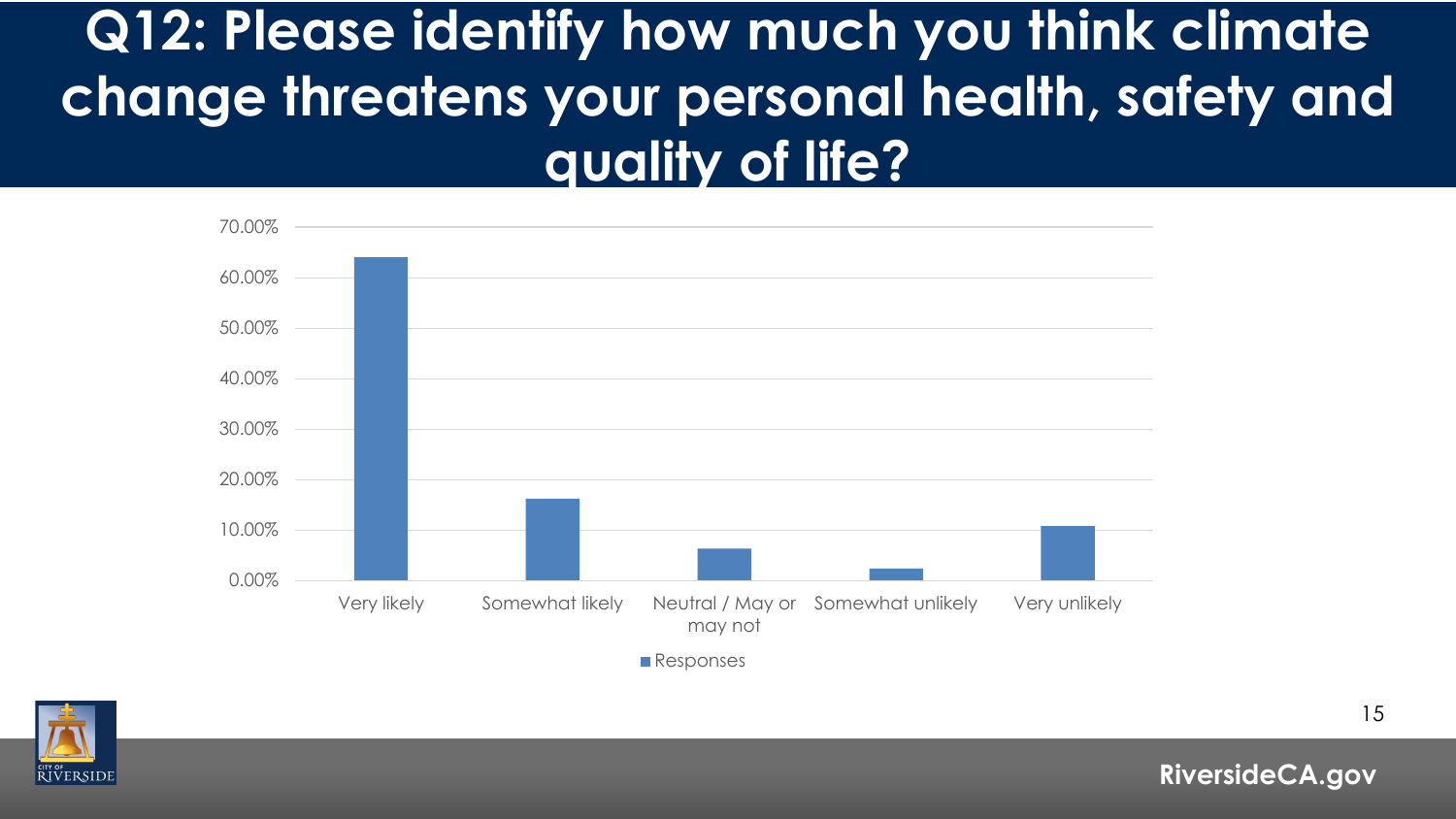## **Q13: Please identify the top 3 activities you are taking or are interested in taking to reduce your climate impact?**

| <b>Answer Choices</b>                                       |          | <b>Responses</b> |
|-------------------------------------------------------------|----------|------------------|
| Walk or cycle instead of driving                            | 27.09%   | 55               |
| Use less electricity, water, and natural gas                | 63.55%   | 129              |
| Use zero emissions vehicles                                 | 27.09%   | 55               |
| Buy organic food                                            | 25.62%   | 52               |
| Reduce and recycle waste, including food and green<br>waste | 70.44%   | 143              |
| Participate in environmental campaigns                      | 16.26%   | 33               |
| Plant more trees                                            | 46.80%   | 95               |
| don't need to reduce my climate impact                      | 9.36%    | 19               |
| Other (please specify)                                      | 7.88%    | 16               |
|                                                             | Answered | 203              |
|                                                             | Skipped  | 29               |



**RiversideCA.gov**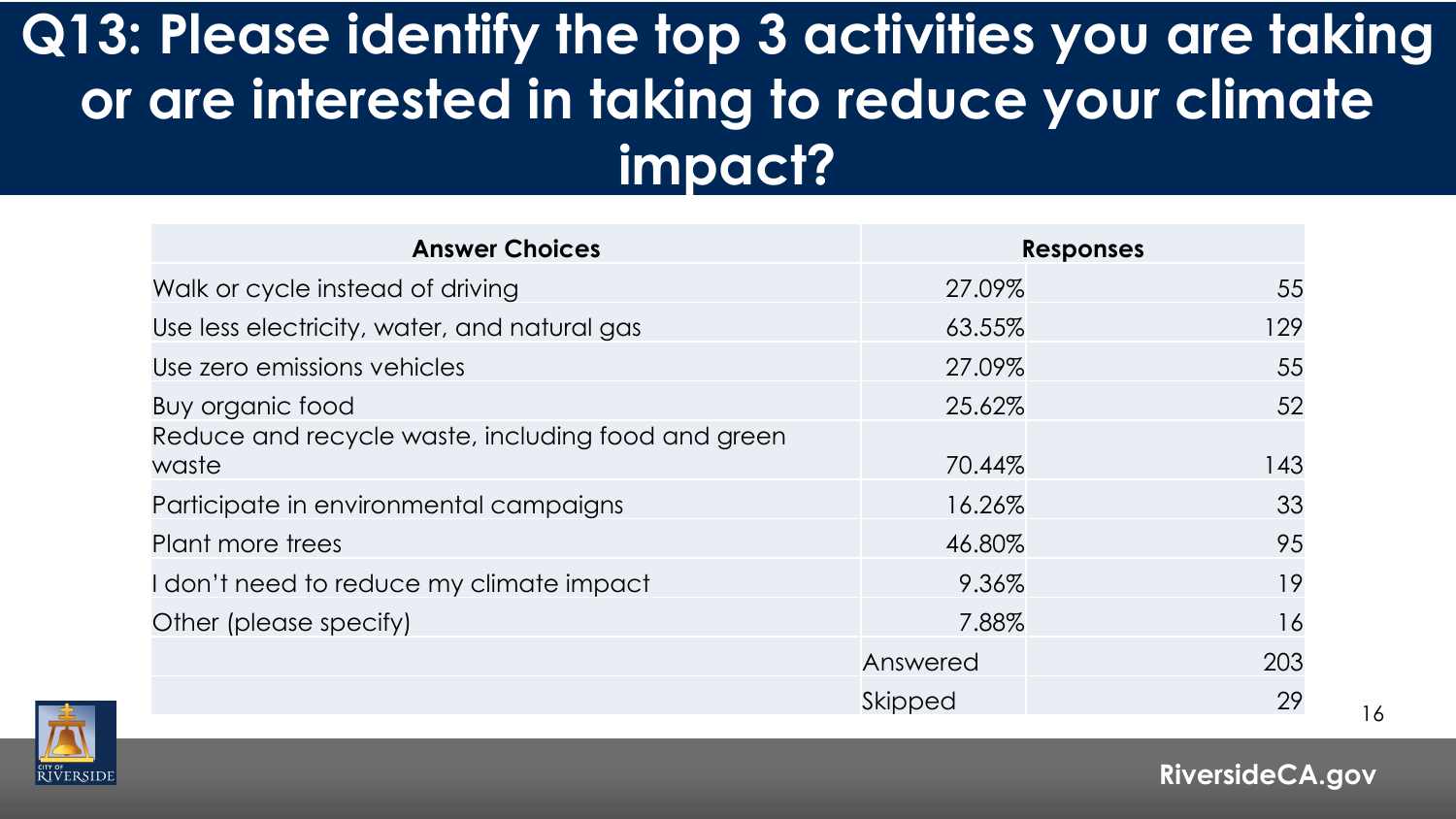# **Q13: (Continued)**

#### **Other (please specify)**

I'd love to do all of the above but it isn't realistic.

Solar

I have done my part by installing dual pane windows, energy efficient appliances, led lights, double insulation, recycling, planting trees, grass, shutters, underground overhead wires. City of Riverside needs to encourage and reward residents for doing this!

Removed my lawns

allow back yard mulching and stop code enforcement from giving fines for it

Planting CA native plants and trees

Buy locally produced food

I am a disabled senior citizen. I can barely afford groceries, let alone organic. I need my utilities for medical purposes, but can barely afford the \$800/ mo summer utilities.

Purchase solar panels and reduce water use in our landscape

Trust and know God is in control of it all. We have responsibilities but He is in control.

Installed solar panels.

Let nature heal itself

Grow my own food/buy locally grown food

**Compost** 

climate impact is a scam, batteries will cause more issues down the road





17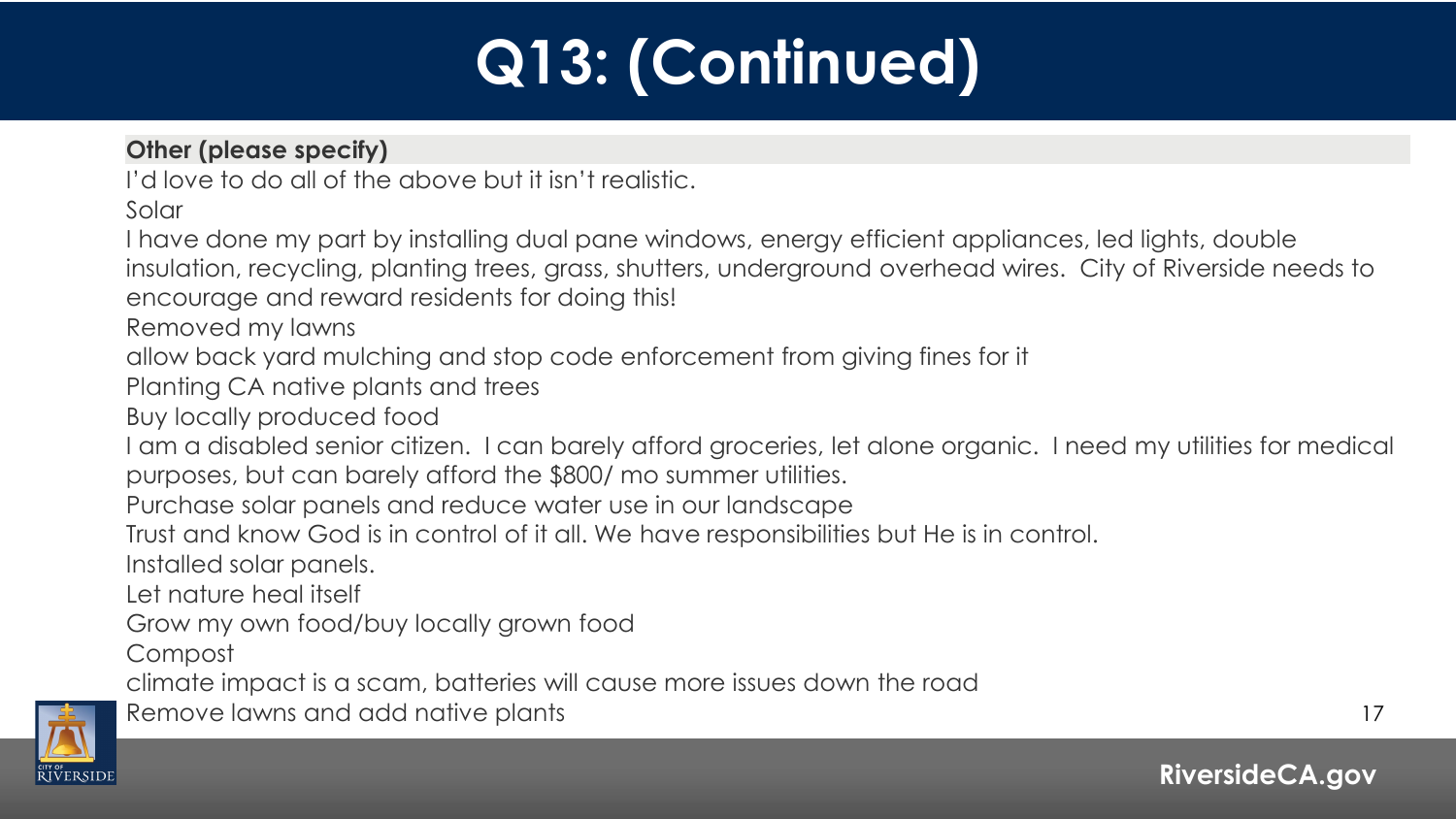**Q14: Considering your knowledge about the risks associated with climate change, how likely are you to recommend a friend or neighbor to promote activities that will help reduce global warming or to live a clean and green life?**





18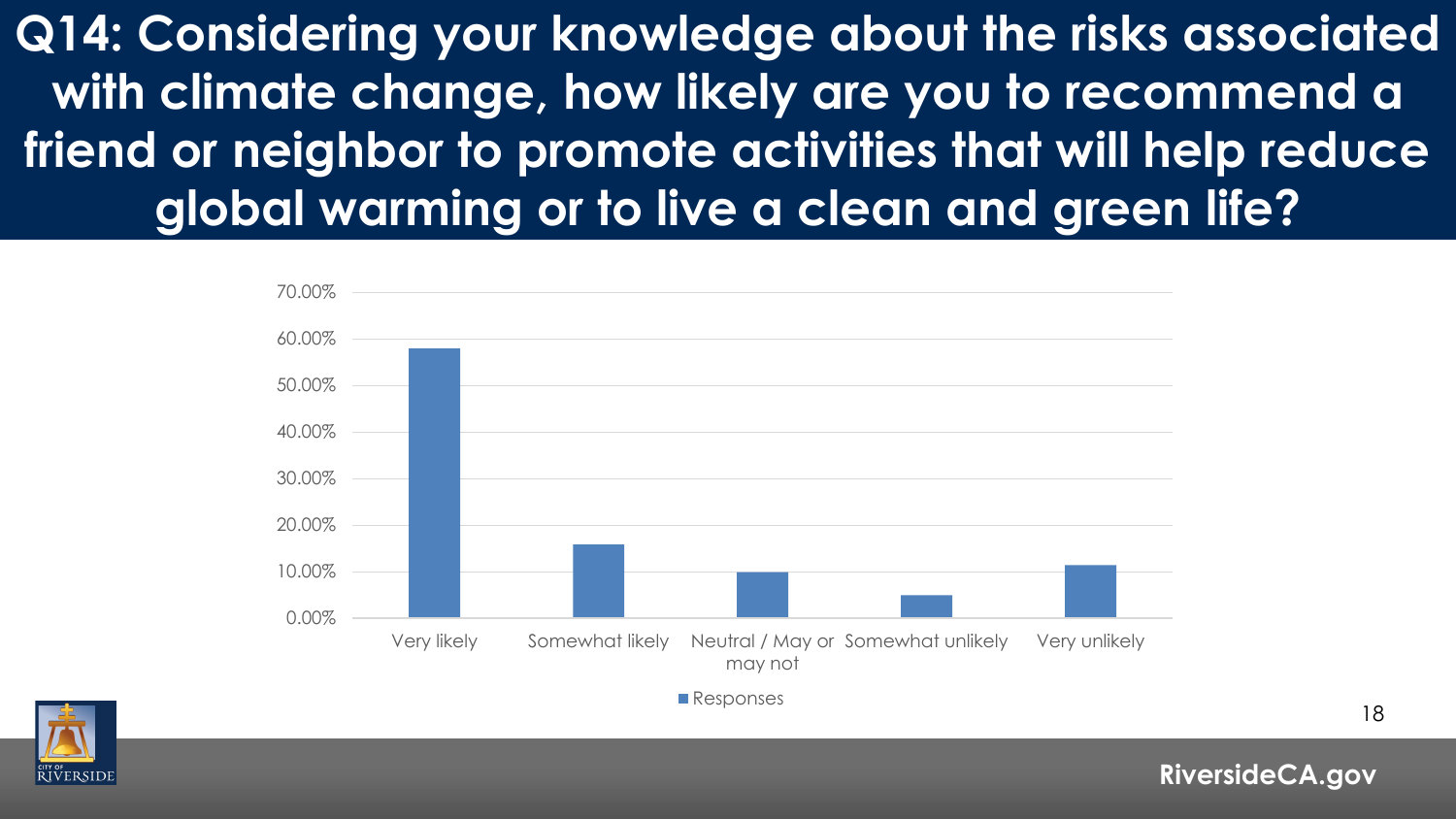#### **Q15: Please rank the following actions that the City can take to address climate change from Most important (1) to Least important (6)**



**RiversideCA.gov**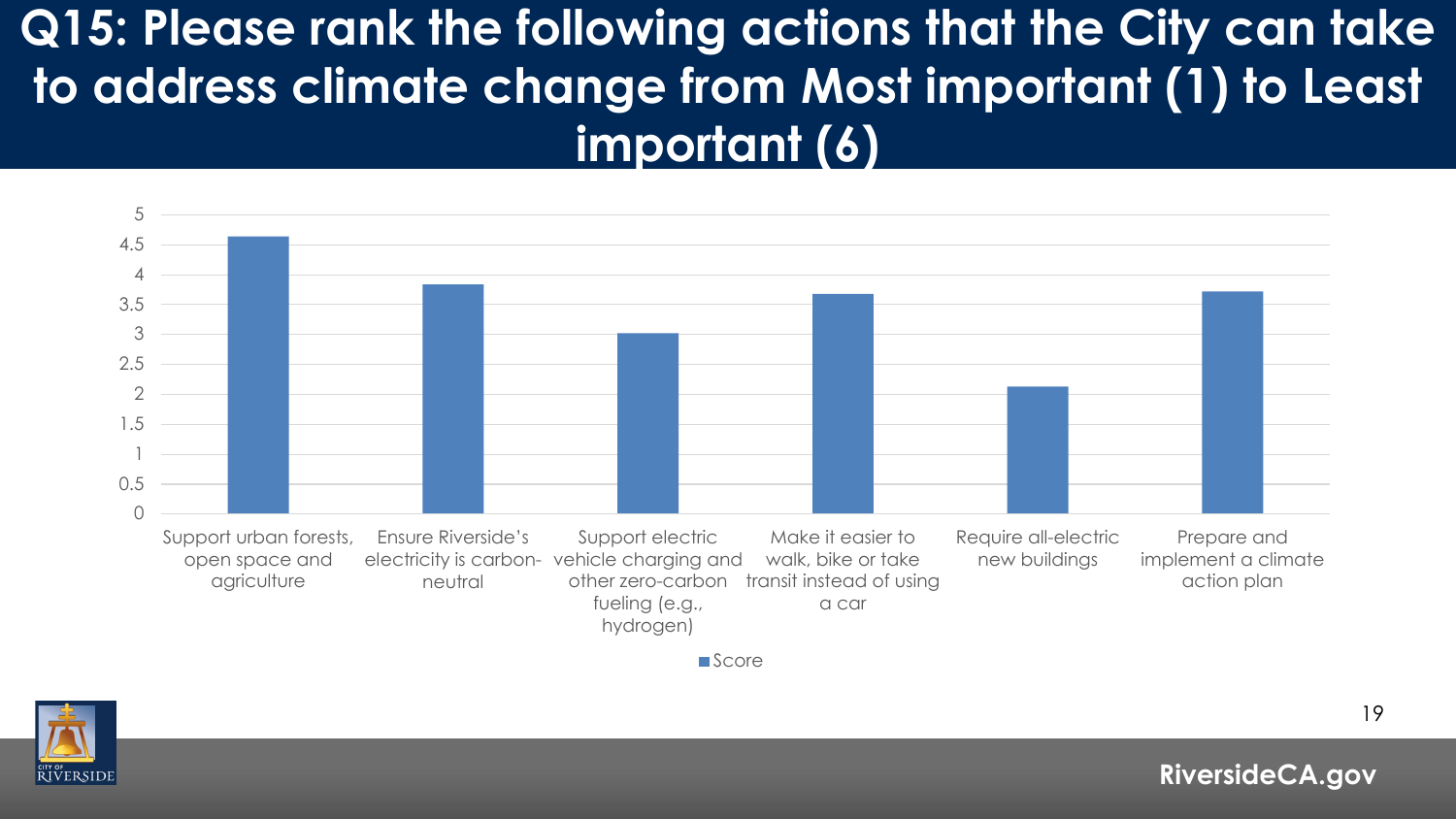### **Q16: What are the top three (3) actions the City can take to support the City's Urban Forest, recognizing that many of these may require more funding?**

| <b>Answer Choices</b>                                                  |          | <b>Responses</b> |
|------------------------------------------------------------------------|----------|------------------|
| Develop a City heritage tree program                                   | 23.12%   | 46               |
| Allow residents to plant and care for trees in the public right-of-way | 21.61%   | 43               |
| Provide sufficient City urban forest management staff and budget       | 43.72%   | 87               |
| Enhance the standard of care and monitoring for City trees             | 42.21%   | 84               |
| Provide more tree care and watering education and outreach             | 30.15%   | 60               |
| Provide incentives to encourage tree planting                          | 46.23%   | 92               |
| Support water for trees during drought                                 | 33.17%   | 66               |
| New fees, fines, or taxes to fund tree management                      | 8.04%    | 16               |
| Develop and implement a Citywide Urban Forestry Management Plan        | 40.70%   | 81               |
| The City does not need to do anything else for the urban forest and    |          |                  |
| trees                                                                  | 5.53%    | 11               |
| Other (please specify)                                                 | 6.53%    | 13               |
|                                                                        | Answered | 199              |
|                                                                        | Skipped  | 33               |